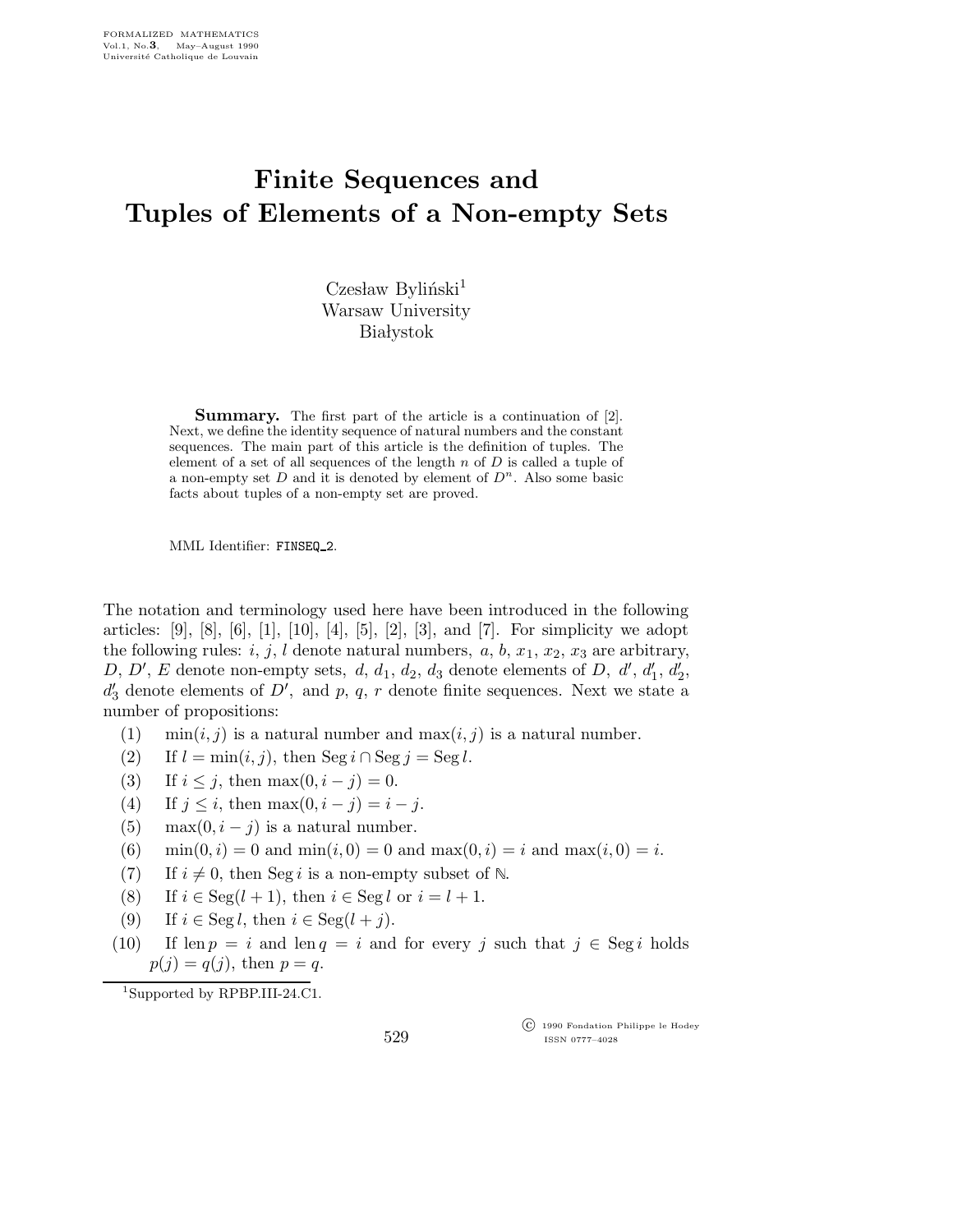## 530 Czesław Byliński

- (11) If  $b \in \text{rng } p$ , then there exists i such that  $i \in \text{Seg}(\text{len } p)$  and  $p(i) = b$ .
- (12) If  $i \in \text{Seg}(\text{len } p)$ , then  $p(i) \in \text{rng } p$ .
- (13) For every finite sequence p of elements of D such that  $i \in \text{Seg}(\text{len } p)$ holds  $p(i) \in D$ .
- (14) If for every i such that  $i \in \text{Seg}(\text{len } p)$  holds  $p(i) \in D$ , then p is a finite sequence of elements of D.
- $(15)$   $\langle d_1, d_2 \rangle$  is a finite sequence of elements of D.
- (16)  $\langle d_1, d_2, d_3 \rangle$  is a finite sequence of elements of D.
- (17) If  $i \in \text{Seg}(\text{len } p)$ , then  $(p \cap q)(i) = p(i)$ .
- (18) If  $i \in \text{Seg}(\text{len } p)$ , then  $i \in \text{Seg}(\text{len}(p \cap q))$ .
- (19)  $\text{len}(p \cap \langle a \rangle) = \text{len } p + 1.$
- (20) If  $p \cap \langle a \rangle = q \cap \langle b \rangle$ , then  $p = q$  and  $a = b$ .
- (21) If len  $p = i + 1$ , then there exist q, a such that  $p = q \hat{ } \langle a \rangle$ .
- (22) For every finite sequence p of elements of D such that len  $p \neq 0$  there exists a finite sequence  $q$  of elements of  $D$  and there exists  $d$  such that  $p = q \,\, \hat{\,} \, \langle d \rangle.$
- (23) If  $q = p \restriction \text{Seg } i$  and len  $p \leq i$ , then  $p = q$ .
- (24) If  $q = p \restriction \text{Seg } i$ , then  $\text{len } q = \min(i, \text{len } p)$ .
- (25) If len  $r = i + j$ , then there exist p, q such that len  $p = i$  and len  $q = j$ and  $r = p \nvert q$ .
- (26) For every finite sequence r of elements of D such that len  $r = i + j$ there exist finite sequences p, q of elements of D such that len  $p = i$  and len  $q = j$  and  $r = p \nvert q$ .

In the article we present several logical schemes. The scheme SeqLambdaD concerns a natural number  $\mathcal{A}$ , a non-empty set  $\mathcal{B}$ , and a unary functor  $\mathcal{F}$  yielding an element of  $\beta$  and states that:

there exists a finite sequence z of elements of  $\mathcal{B}$  such that len  $z = \mathcal{A}$  and for every j such that  $j \in \text{Seg } \mathcal{A}$  holds  $z(j) = \mathcal{F}(j)$ 

for all values of the parameters.

The scheme  $IndSeqD$  deals with a non-empty set  $A$ , and a unary predicate  $P$ , and states that:

for every finite sequence p of elements of A holds  $\mathcal{P}[p]$ provided the parameters meet the following requirements:

- $\mathcal{P}[\varepsilon_{\mathcal{A}}],$
- for every finite sequence p of elements of  $A$  and for every element x of A such that  $\mathcal{P}[p]$  holds  $\mathcal{P}[p \cap \langle x \rangle]$ .

We now state a number of propositions:

- (27) For every non-empty subset  $D'$  of D and for every finite sequence p of elements of  $D'$  holds p is a finite sequence of elements of D.
- (28) For every function f from Seg i into D holds f is a finite sequence of elements of D.
- (29) p is a function from Seg(len p) into rng p.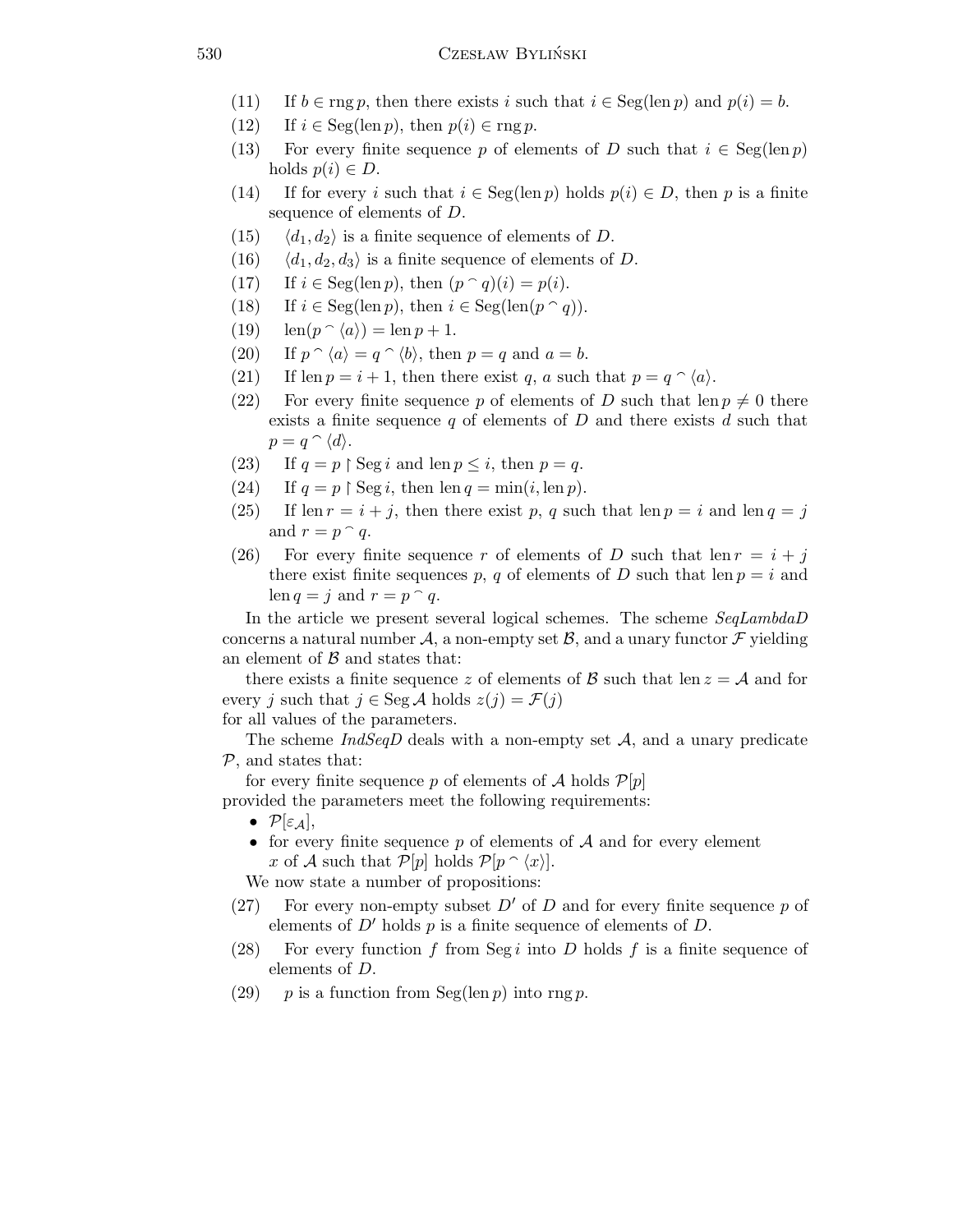- (30) For every finite sequence p of elements of D holds  $p$  is a function from  $Seg(len p)$  into D.
- (31) For every function f from  $\mathbb N$  into D holds  $f \restriction \text{Seg } i$  is a finite sequence of elements of D.
- (32) For every function f from  $\mathbb N$  into D such that  $q = f \restriction \text{Seg } i$  holds  $\operatorname{len} q = i.$
- (33) For every function f such that rng  $p \subseteq \text{dom } f$  and  $q = f \cdot p$  holds  $\operatorname{len} q = \operatorname{len} p.$
- (34) If  $D = \text{Seg } i$ , then for every finite sequence p and for every finite sequence q of elements of D such that  $i \leq \text{len } p$  holds  $p \cdot q$  is a finite sequence.
- (35) If  $D = \text{Seg } i$ , then for every finite sequence p of elements of  $D'$  and for every finite sequence q of elements of D such that  $i \leq \text{len } p$  holds  $p \cdot q$  is a finite sequence of elements of  $D'$ .
- (36) For every finite sequence  $p$  of elements of  $D$  and for every function  $f$ from D into D' holds  $f \cdot p$  is a finite sequence of elements of D'.
- (37) For every finite sequence  $p$  of elements of  $D$  and for every function  $f$ from D into D' such that  $q = f \cdot p$  holds len  $q = \text{len } p$ .
- (38) For every function f from D into D' holds  $f \cdot \varepsilon_D = \varepsilon_{D'}$ .
- (39) For every finite sequence  $p$  of elements of  $D$  and for every function  $f$ from D into D' such that  $p = \langle x_1 \rangle$  holds  $f \cdot p = \langle f(x_1) \rangle$ .
- (40) For every finite sequence  $p$  of elements of  $D$  and for every function  $f$ from D into D' such that  $p = \langle x_1, x_2 \rangle$  holds  $f \cdot p = \langle f(x_1), f(x_2) \rangle$ .
- (41) For every finite sequence p of elements of  $D$  and for every function  $f$ from D into D' such that  $p = \langle x_1, x_2, x_3 \rangle$  holds  $f \cdot p = \langle f(x_1), f(x_2), \rangle$  $f(x_3)\rangle.$
- (42) For every function f from Seg i into Seg j such that if  $j = 0$ , then  $i = 0$ but  $j \leq \text{len } p$  holds  $p \cdot f$  is a finite sequence.
- (43) For every function f from Seg i into Seg i such that  $i \leq \text{len } p$  holds  $p \cdot f$ is a finite sequence.
- (44) For every function f from Seg(len p) into Seg(len p) holds  $p \cdot f$  is a finite sequence.
- (45) For every function f from Seg i into Seg i such that rng  $f = \text{Seg } i$  and  $i \leq \text{len } p$  and  $q = p \cdot f$  holds  $\text{len } q = i$ .
- (46) For every function f from Seg(len p) into Seg(len p) such that rng  $f =$ Seg(len p) and  $q = p \cdot f$  holds len  $q = \text{len } p$ .
- (47) For every permutation f of Seg i such that  $i \leq \text{len } p$  and  $q = p \cdot f$  holds  $\operatorname{len} q = i.$
- (48) For every permutation f of Seg(len p) such that  $q = p \cdot f$  holds len  $q =$ len p.
- (49) For every finite sequence p of elements of D and for every function f from Seg *i* into Seg *j* such that if  $j = 0$ , then  $i = 0$  but  $j \leq \text{len } p$  holds  $p \cdot f$  is a finite sequence of elements of D.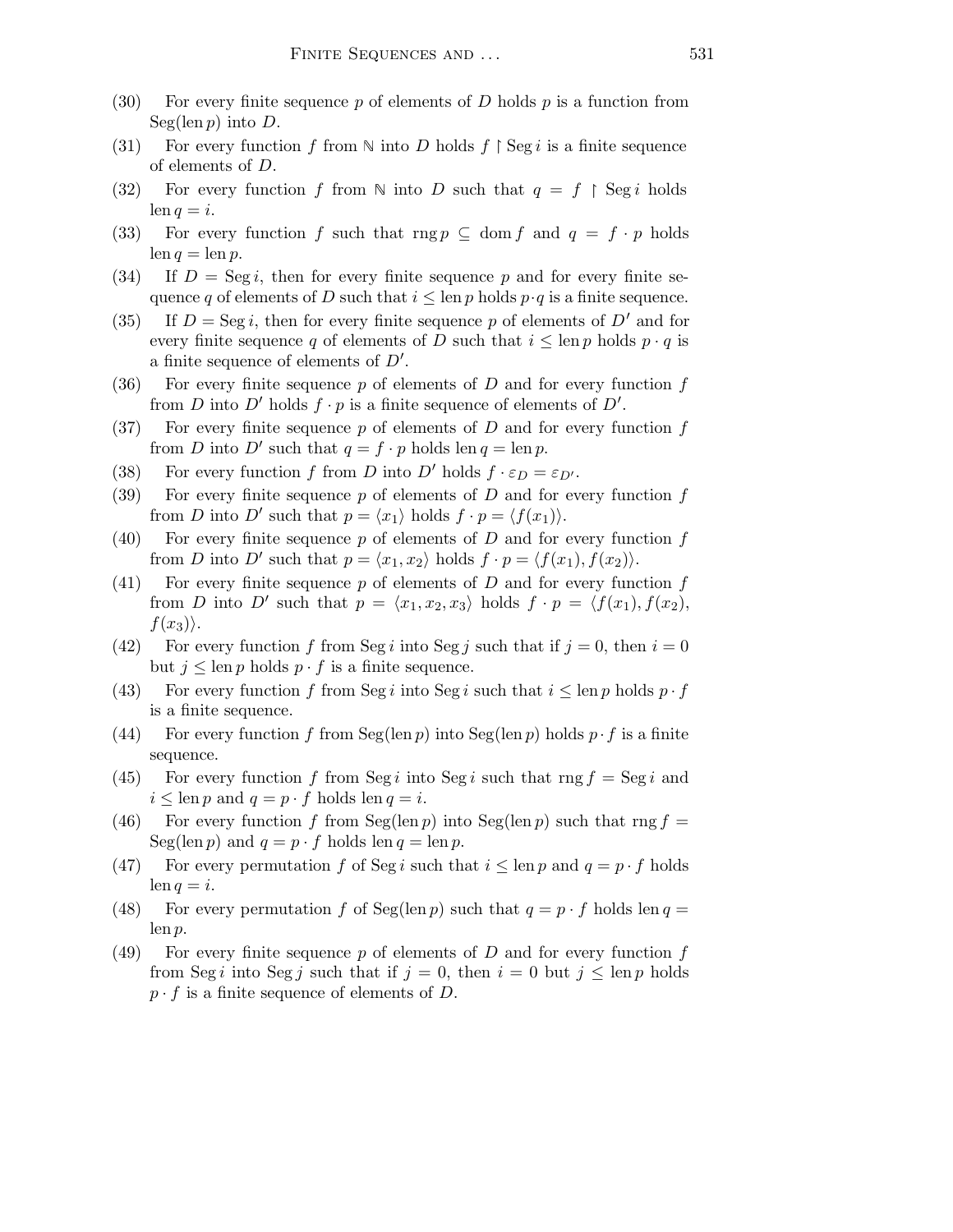- $(50)$  For every finite sequence p of elements of D and for every function f from Seg i into Seg i such that  $i \leq \text{len } p$  holds  $p \cdot f$  is a finite sequence of elements of D.
- $(51)$  For every finite sequence p of elements of D and for every function f from Seg(len p) into Seg(len p) holds  $p \cdot f$  is a finite sequence of elements of D.
- (52) id<sub>Seg i</sub> is a finite sequence of elements of  $\mathbb{N}$ .

Let us consider i. The functor  $\mathrm{id}_i$  yielding a finite sequence, is defined as follows:

 $id_i = id_{\text{Seg }i}.$ 

One can prove the following propositions:

- (53)  $id_i = id_{\text{Seg }i}.$
- (54) dom(id<sub>i</sub>) = Seg i.
- $(55)$  len(id<sub>i</sub>) = i.
- (56) If  $j \in \text{Seg } i$ , then  $\text{id}_i(j) = j$ .
- (57) If  $i \neq 0$ , then for every element k of Seg i holds  $id_i(k) = k$ .
- (58)  $id_0 = \varepsilon$ .
- $(59)$  id<sub>1</sub> =  $\langle 1 \rangle$ .
- (60)  $id_{i+1} = id_i \hat{\ } \langle i+1 \rangle.$
- (61) id<sub>2</sub> =  $\langle 1, 2 \rangle$ .
- (62) id<sub>3</sub> =  $\langle 1, 2, 3 \rangle$ .
- (63)  $p \cdot \text{id}_i = p \restriction \text{Seg } i.$
- (64) If len  $p \leq i$ , then  $p \cdot id_i = p$ .
- $(65)$  $id_i$  is a permutation of Seg i.
- (66) Seg  $i \mapsto a$  is a finite sequence.

Let us consider i, a. The functor  $i \mapsto a$  yielding a finite sequence, is defined as follows:

 $i \longmapsto a = \operatorname{Seg } i \longmapsto a.$ 

We now state a number of propositions:

- (67)  $i \mapsto a = \text{Seg } i \mapsto a$ .
- (68) dom $(i \rightarrow a) = \text{Seg } i$ .
- (69)  $\operatorname{len}(i \longmapsto a) = i.$
- (70) If  $j \in \text{Seg } i$ , then  $(i \rightarrow a)(j) = a$ .
- (71) If  $i \neq 0$ , then for every element k of Seg i holds  $(i \rightarrow d)(k) = d$ .
- $(72)$  0  $\longrightarrow a = \varepsilon$ .
- (73)  $1 \longmapsto a = \langle a \rangle$ .
- (74)  $i + 1 \mapsto a = (i \mapsto a) \cap \langle a \rangle$ .
- $(75)$  2  $\longrightarrow a = \langle a,a \rangle$ .
- $(76)$  3  $\longrightarrow$   $a = \langle a,a,a \rangle$ .
- (77)  $i \mapsto d$  is a finite sequence of elements of D.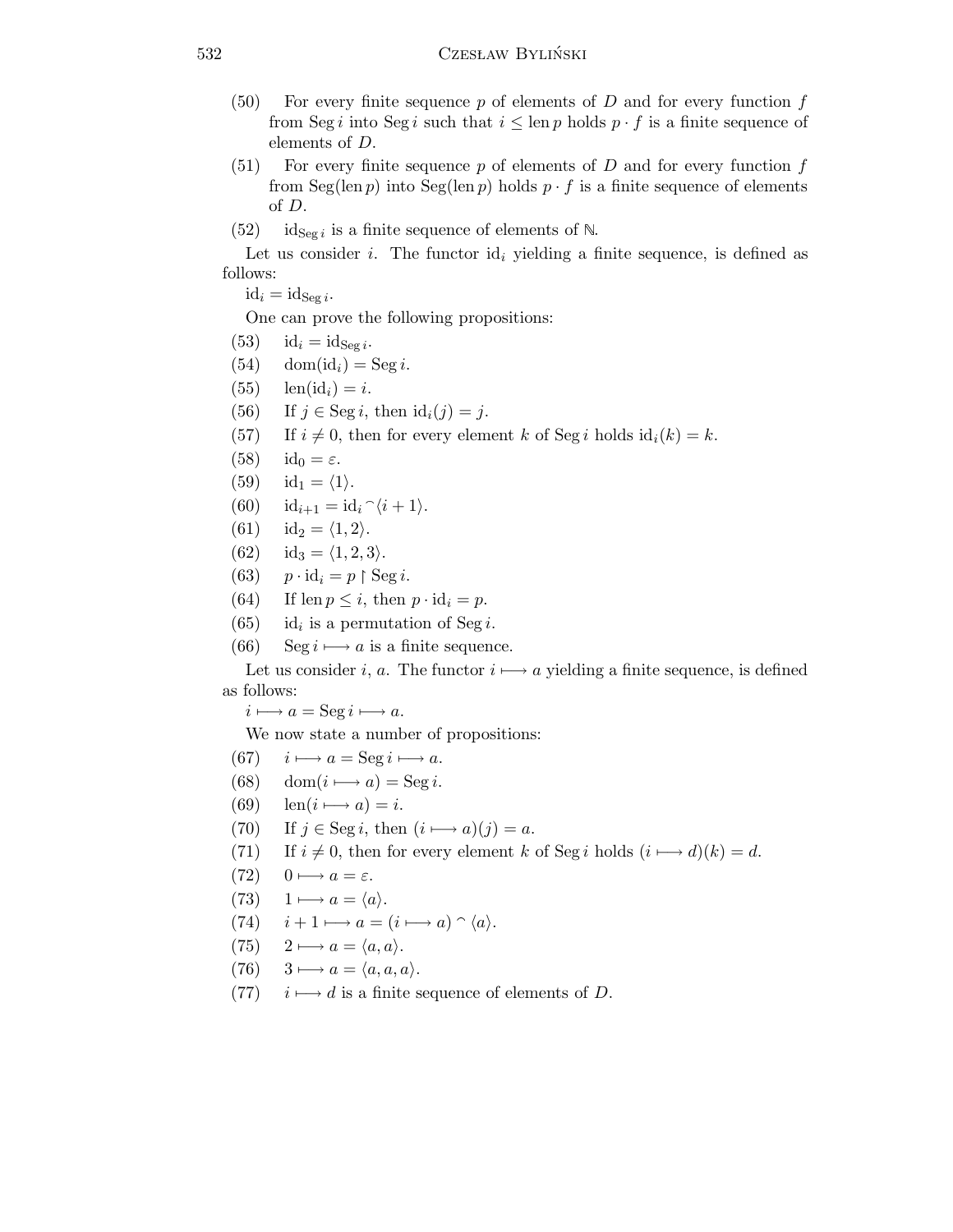- (78) For every function F such that  $\lfloor \text{rng } p, \text{rng } q \rfloor \subseteq \text{dom } F$  holds  $F^{\circ}(p,q)$ is a finite sequence.
- (79) For every function F such that  $[\text{rng } p, \text{rng } q] \subseteq \text{dom } F$  and  $r = F^{\circ}(p, q)$ holds len  $r = \min(\text{len } p, \text{len } q)$ .
- (80) For every function F such that  $\lbrack \{a\}$ ,  $\text{rng } p \rbrack \subseteq \text{dom } F$  holds  $F^{\circ}(a, p)$  is a finite sequence.
- (81) For every function F such that  $\{a\}$ , rng  $p \} \subseteq \text{dom } F$  and  $r = F^{\circ}(a, p)$ holds len  $r = \text{len } p$ .
- (82) For every function F such that  $\lceil \text{rng } p, \{a\} \rceil \subseteq \text{dom } F$  holds  $F^{\circ}(p, a)$  is a finite sequence.
- (83) For every function F such that  $\{\text{rng } p, \{a\} \} \subseteq \text{dom } F$  and  $r = F^{\circ}(p, a)$ holds len  $r = \text{len } p$ .
- (84) For every function F from  $[D, D']$  into E and for every finite sequence p of elements of D and for every finite sequence q of elements of  $D'$  holds  $F^{\circ}(p,q)$  is a finite sequence of elements of E.
- (85) For every function F from  $[D, D']$  into E and for every finite sequence p of elements of D and for every finite sequence q of elements of  $\overline{D}'$  such that  $r = F^{\circ}(p, q)$  holds len  $r = \min(\text{len } p, \text{len } q)$ .
- (86) For every function F from  $[D, D']$  into E and for every finite sequence p of elements of D and for every finite sequence q of elements of  $\overline{D}'$  such that len  $p = \text{len } q$  and  $r = F^{\circ}(p, q)$  holds len  $r = \text{len } p$  and len  $r = \text{len } q$ .
- (87) For every function F from  $[D, D']$  into E and for every finite sequence p of elements of D and for every finite sequence  $p'$  of elements of  $D'$  holds  $F^{\circ}(\varepsilon_D, p') = \varepsilon_E$  and  $F^{\circ}(p, \varepsilon_{D'}) = \varepsilon_E$ .
- (88) For every function F from  $[D, D']$  into E and for every finite sequence p of elements of D and for every finite sequence q of elements of  $\overline{D'}$  such that  $p = \langle d_1 \rangle$  and  $q = \langle d'_1 \rangle$  holds  $F^{\circ}(p,q) = \langle F(d_1, d'_1) \rangle$ .
- (89) For every function F from  $[D, D']$  into E and for every finite sequence p of elements of D and for every finite sequence q of elements of  $\overline{D'}$  such that  $p = \langle d_1, d_2 \rangle$  and  $q = \langle d'_1, d'_2 \rangle$  holds  $F^{\circ}(p,q) = \langle F(d_1, d'_1), F(d_2, d'_2) \rangle$ .
- (90) For every function F from  $[D, D']$  into E and for every finite sequence p of elements of D and for every finite sequence q of elements of  $\overline{D'}$  such that  $p = \langle d_1, d_2, d_3 \rangle$  and  $q = \langle d'_1, d'_2, d'_3 \rangle$  holds  $F^{\circ}(p,q) = \langle F(d_1, d'_1),$  $F(d_2, d'_2), F(d_3, d'_3)\rangle.$
- (91) For every function F from  $[D, D']$  into E and for every finite sequence p of elements of D' holds  $F^{\circ}(d, p)$  is a finite sequence of elements of E.
- (92) For every function F from  $[D, D']$  into E and for every finite sequence p of elements of D' such that  $r = F^{\circ}(d, p)$  holds len  $r = \text{len } p$ .
- (93) For every function F from  $[D, D']$  into E holds  $F^{\circ}(d, \varepsilon_{D'}) = \varepsilon_E$ .
- (94) For every function F from  $[D, D']$  into E and for every finite sequence p of elements of D' such that  $p = \langle d'_1 \rangle$  holds  $F^{\circ}(d, p) = \langle F(d, d'_1) \rangle$ .
- (95) For every function F from  $[D, D']$  into E and for every finite sequence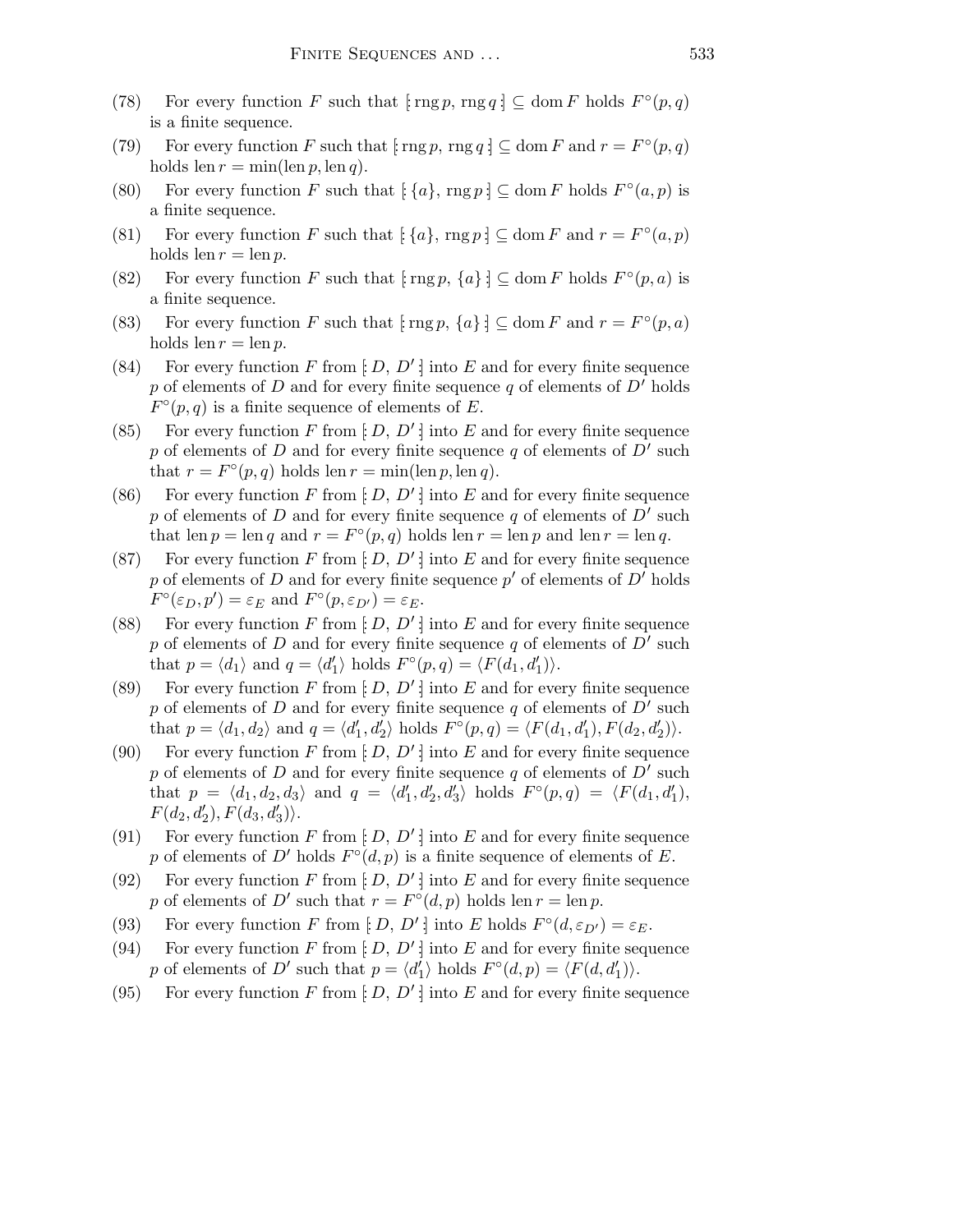p of elements of D' such that  $p = \langle d'_1, d'_2 \rangle$  holds  $F^{\circ}(d, p) = \langle F(d, d'_1),$  $F(d, d'_2)\rangle.$ 

- (96) For every function F from  $[D, D']$  into E and for every finite sequence p of elements of D' such that  $p = \langle d'_1, d'_2, d'_3 \rangle$  holds  $F^{\circ}(d, p) = \langle F(d, d'_1),$  $F(d, d'_2), F(d, d'_3)\rangle.$
- (97) For every function F from  $[D, D']$  into E and for every finite sequence p of elements of D holds  $F^{\circ}(p, d')$  is a finite sequence of elements of E.
- (98) For every function F from  $[D, D']$  into E and for every finite sequence p of elements of D such that  $r = F^{\circ}(p, d')$  holds len  $r = \text{len } p$ .
- (99) For every function F from  $[D, D']$  into E holds  $F^{\circ}(\varepsilon_D, d') = \varepsilon_E$ .
- (100) For every function F from  $[D, D']$  into E and for every finite sequence p of elements of D such that  $p = \langle d_1 \rangle$  holds  $F^{\circ}(p, d') = \langle F(d_1, d') \rangle$ .
- (101) For every function F from  $\vert D, D' \vert$  into E and for every finite sequence p of elements of D such that  $p = \langle d_1, d_2 \rangle$  holds  $F^{\circ}(p, d') = \langle F(d_1, d'),$  $F(d_2, d')\rangle.$
- (102) For every function F from  $[D, D']$  into E and for every finite sequence p of elements of D such that  $p = \langle d_1, d_2, d_3 \rangle$  holds  $F^{\circ}(p, d') = \langle F(d_1, d'),$  $F(d_2, d'), F(d_3, d')\rangle.$

Let us consider  $D$ . A non-empty set is said to be a non-empty set of finite sequences of  $D$  if:

if  $a \in \mathfrak{t}$ , then a is a finite sequence of elements of D.

We now state two propositions:

- (103) For all  $D$ ,  $D'$  holds  $D'$  is a non-empty set of finite sequences of  $D$  if and only if for every a such that  $a \in D'$  holds a is a finite sequence of elements of D.
- $(104)$  $D^*$  is a non-empty set of finite sequences of D.

Let us consider D. Then  $D^*$  is a non-empty set of finite sequences of D. Next we state two propositions:

- (105) For every non-empty set  $D'$  of finite sequences of D holds  $D' \subseteq D^*$ .
- (106) For every non-empty set  $S$  of finite sequences of  $D$  and for every element s of S holds s is a finite sequence of elements of D.

Let us consider  $D$ , and let  $S$  be a non-empty set of finite sequences of  $D$ . We see that it makes sense to consider the following mode for restricted scopes of arguments. Then all the objests of the mode element of S are a finite sequence of elements of D.

One can prove the following proposition

(107) For every non-empty subset  $D'$  of D and for every non-empty set S of finite sequences of  $D'$  holds S is a non-empty set of finite sequences of D.

In the sequel s is an element of  $D^*$ . Let us consider i, D. The functor  $D^i$ yielding a non-empty set of finite sequences of  $D$ , is defined as follows:

 $D^i = \{s : \text{len } s = i\}.$ 

Next we state a number of propositions: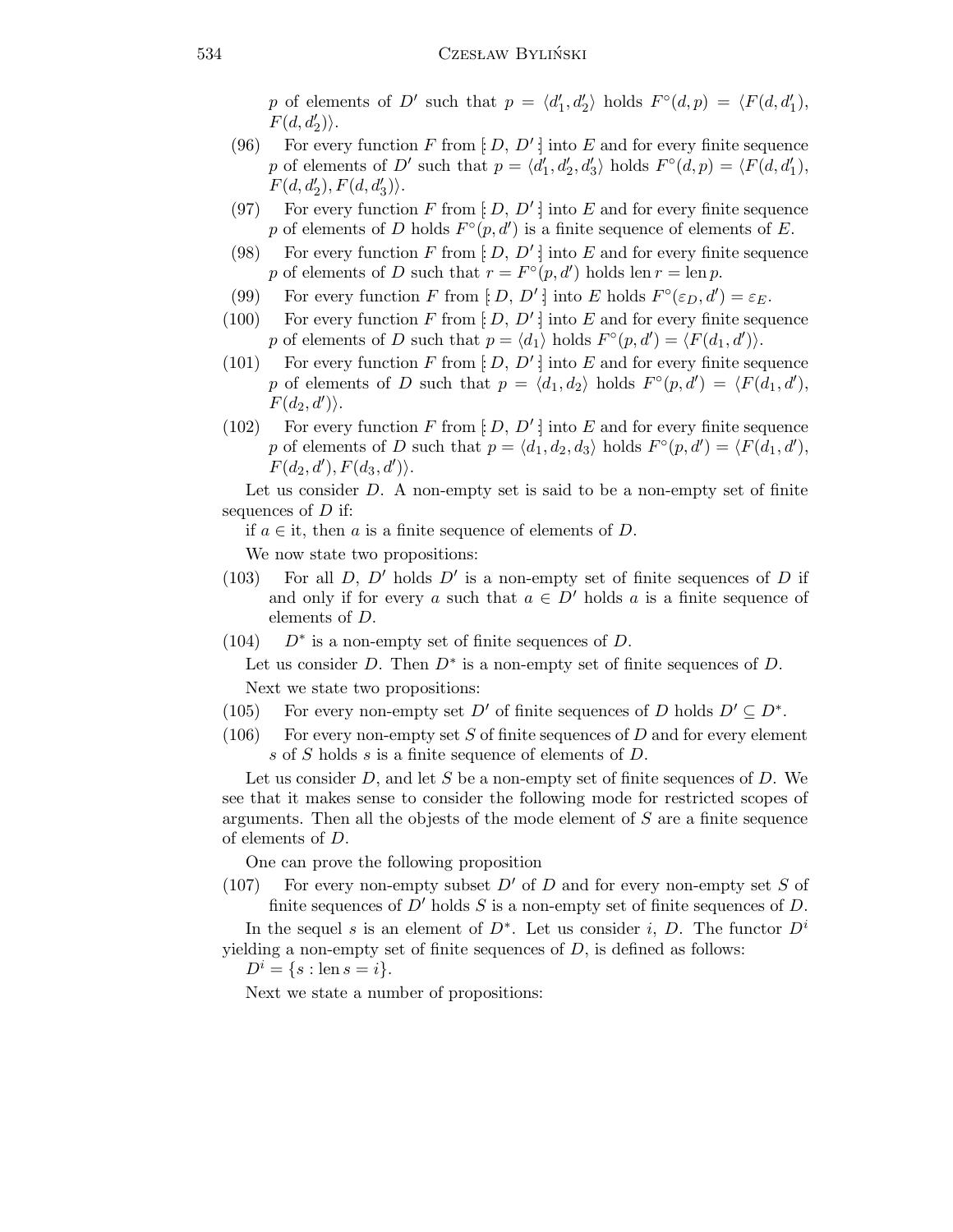- (108)  $D^i = \{s : \text{len } s = i\}.$
- (109) For every element z of  $D^i$  holds len  $z = i$ .
- (110) For every finite sequence z of elements of D holds z is an element of  $D^{\text{len }z}$ .
- (111)  $D^i = D^{\text{Seg }i}$ .
- (112)  $D^0 = {\varepsilon_D}.$
- (113) For every element z of  $D^0$  holds  $z = \varepsilon_D$ .
- (114)  $\varepsilon_D$  is an element of  $D^0$ .
- (115) For every element z of  $D^0$  and for every element t of  $D^i$  holds  $z \hat{ } t = t$ and  $t \hat{z} = t$ .
- (116)  $D^1 = {\langle d \rangle}.$
- (117) For every element z of  $D^1$  there exists d such that  $z = \langle d \rangle$ .
- (118)  $\langle d \rangle$  is an element of  $D^1$ .

(119) 
$$
D^2 = \{ \langle d_1, d_2 \rangle \}.
$$

- (120) For every element z of  $D^2$  there exist  $d_1, d_2$  such that  $z = \langle d_1, d_2 \rangle$ .
- (121)  $\langle d_1, d_2 \rangle$  is an element of  $D^2$ .
- $(122)$   $D^3 = \{\langle d_1, d_2, d_3 \rangle\}.$
- (123) For every element z of  $D^3$  there exist  $d_1, d_2, d_3$  such that  $z = \langle d_1, d_2, d_3 \rangle$  $d_3$ .
- (124)  $\langle d_1, d_2, d_3 \rangle$  is an element of  $D^3$ .
- (125)  $D^{i+j} = \{z \cap t\}.$
- (126) For every element s of  $D^{i+j}$  there exists an element z of  $D^i$  and there exists an element t of  $D^j$  such that  $s = z \n\hat{\ } t$ .
- (127) For every element z of  $D^i$  and for every element t of  $D^j$  holds  $z \uparrow t$  is an element of  $D^{i+j}$ .

$$
(128) \qquad D^* = \bigcup \{ D^i \}.
$$

- (129) For every non-empty subset  $D'$  of D and for every element z of  $D'^i$ holds z is an element of  $D^i$ .
- (130) If  $D^{i} = D^{j}$ , then  $i = j$ .
- $(131)$ is an element of  $\mathbb{N}^i$ .
- (132)  $i \mapsto d$  is an element of  $D^i$ .
- (133) For every element z of  $D^i$  and for every function f from D into D' holds  $f \cdot z$  is an element of  $D'^i$ .
- (134) For every element z of  $D^i$  and for every function f from Seg i into Seg i such that  $\text{rng } f = \text{Seg } i \text{ holds } z \cdot f$  is an element of  $D^i$ .
- (135) For every element z of  $D^i$  and for every permutation f of Seg i holds  $z \cdot f$  is an element of  $D^i$ .
- (136) For every element z of  $D^i$  and for every d holds  $(z \cap \langle d \rangle)(i + 1) = d$ .
- (137) For every element z of  $D^{i+1}$  there exists an element t of  $D^i$  and there exists d such that  $z = t \hat{ } \langle d \rangle$ .